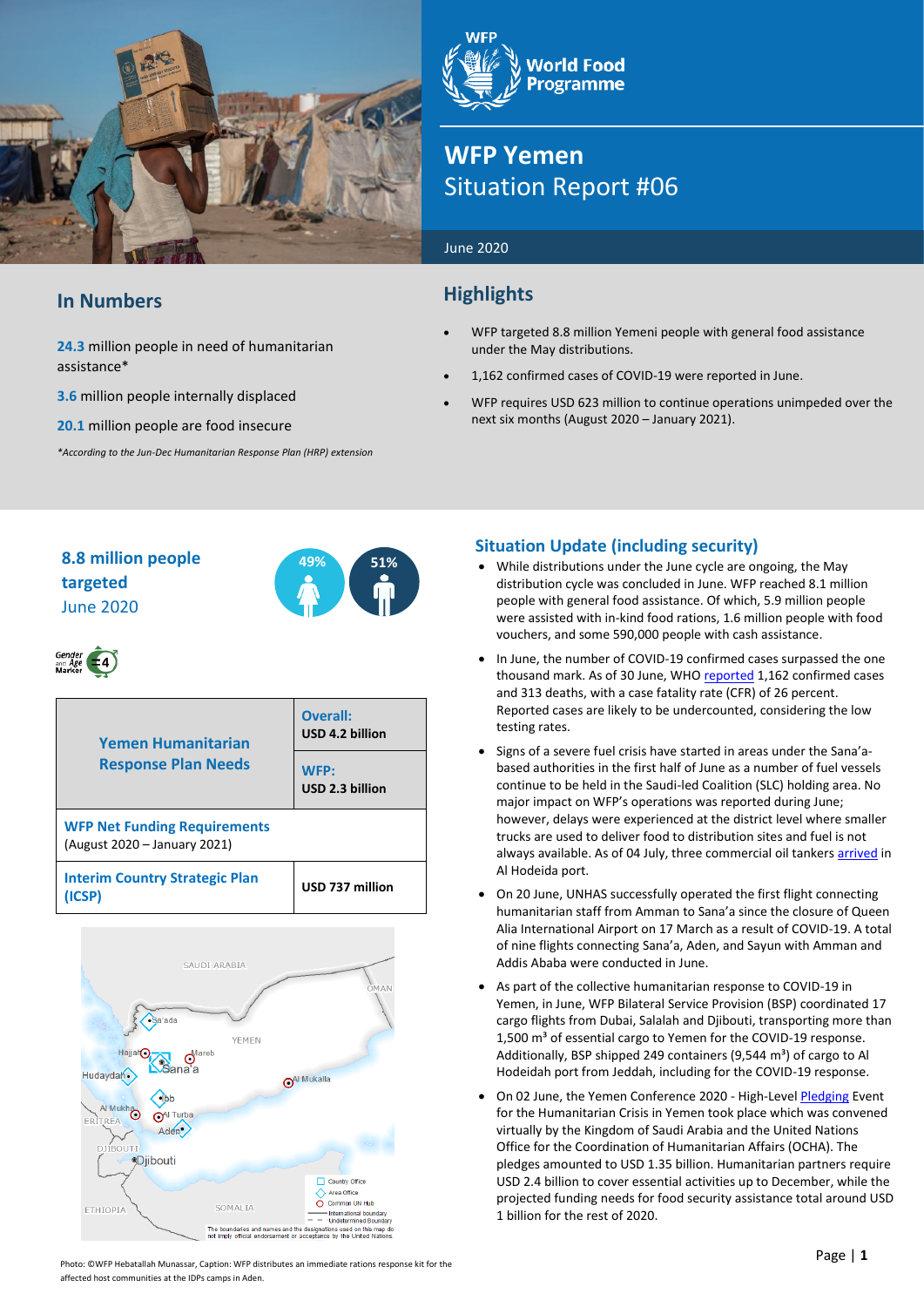#### **WFP Response**

- Under the June cycle, WFP targeted 8.8 million people in 22 governorates with food assistance. Of these, 6.5 million people were targeted with in-kind food assistance, 1.6 million people with commodity vouchers and some 670,000 people with cash-based transfers.
- In response to the increased fighting and large-scale population displacement in Al Hodeidah governorate in 2018, the UN established a Rapid Response Mechanism (RRM) in June 2018 to assist newly displaced persons and ensure their most immediate needs are met. Displaced families are provided with WFP Immediate Response Rations (IRR) sufficient for five days. In June, WFP dispatched 3,082 RRM kits to UNFPA and its cooperating partners.
- Preparations in the northern governorates are ongoing to register 1.3 million households. In the southern governorates, over 1.2 million people have been biometrically registered against a target of 4 million.

## $\div \circ$

#### **EXPLO Livelihood and Resilience Projects**

• In June, WFP reached 139,937 beneficiaries with cash transfers for their participation in food assistance for assets (FFA). Participants worked on over 328 assets, including rural road rehabilitation, water harvesting schemes and agricultural projects. Due to the COVID-19 outbreak, food assistance for training (FFT) activities in Sana'a continued to be suspended in June. WFP took precautionary measures to limit the risk of contagion among FFA participants by reducing the number of participants working at the same time in the same location and spreading awareness information.

#### **School Feeding Programme**

• *Nothing significant to report due to school closure for summer vacation*.

### **Nutrition Assistance**

• In June, WFP reached 155,150 children aged 6 to 59 months and 171,249 pregnant and lactating women and girls (PLWG) with its Targeted Supplementary Feeding Programme (TSFP) to treat moderate acute malnutrition (MAM). For MAM prevention, WFP reached 403,910 children aged 6 to 23 months and 411,472 PLW with its Blanket Supplementary Feeding Programme (BSFP).

#### JA. **Supply Chain**

• Under the June distribution plan, WFP dispatched 82,249 mt of food under the general food assistance programme.

- During June, supply chain has locally procured a total of 2,065 mt of mixed commodities to fill the June pipeline break.
- Shipping operations have managed to bring 44,556 mt of cereals into the country in May. Shipping also received 1,541 containers holding 27,382 mt of mixed commodities.

### **Clusters and Common Services**

#### **Food Security and Agriculture Cluster (FSAC)**

• *Nothing significant to report*.

## **Logistics Cluster**

وولاة

- The Logistics Cluster supported 32 partners. It facilitated the inland transport of 1,649 m3 of relief items to two locations across two districts on behalf of two partners.
- Across four locations, the Logistics Cluster received into storage 1,882 m3 of cargo, on behalf of seven partners.
- The WFP-chartered vessel VOS Theia continues to be on standby in Aden to provide emergency evacuation should the need arise.

#### **Bilateral Service Provision (BSP)**

• BSP delivered 830,363 litres of diesel to WHO to support the uninterrupted services of hospitals and 1,585,451 litres to UNICEF to support water treatment facilities, and delivered 20,150 litres of fuel (diesel and petrol) to NGOs and UN facilities.

#### **Resourcing Update**

• Based on the Interim Country Strategic Plan, WFP urgently needs an additional USD 737 million to ensure operations can continue unimpeded over the next six months as per the following:

| <b>Activity</b>                            | <b>Funding requirement in</b><br><b>USD</b> |
|--------------------------------------------|---------------------------------------------|
| General food assistance                    | 577 million                                 |
| <b>Nutrition</b>                           | 70 million                                  |
| School Feeding                             | 5 million                                   |
| Livelihoods                                | 75 million                                  |
| <b>UNHAS</b>                               | 6 million                                   |
| Logistics Cluster                          | 2 million                                   |
| Emergency<br>Telecommunications<br>Cluster | 3 million                                   |